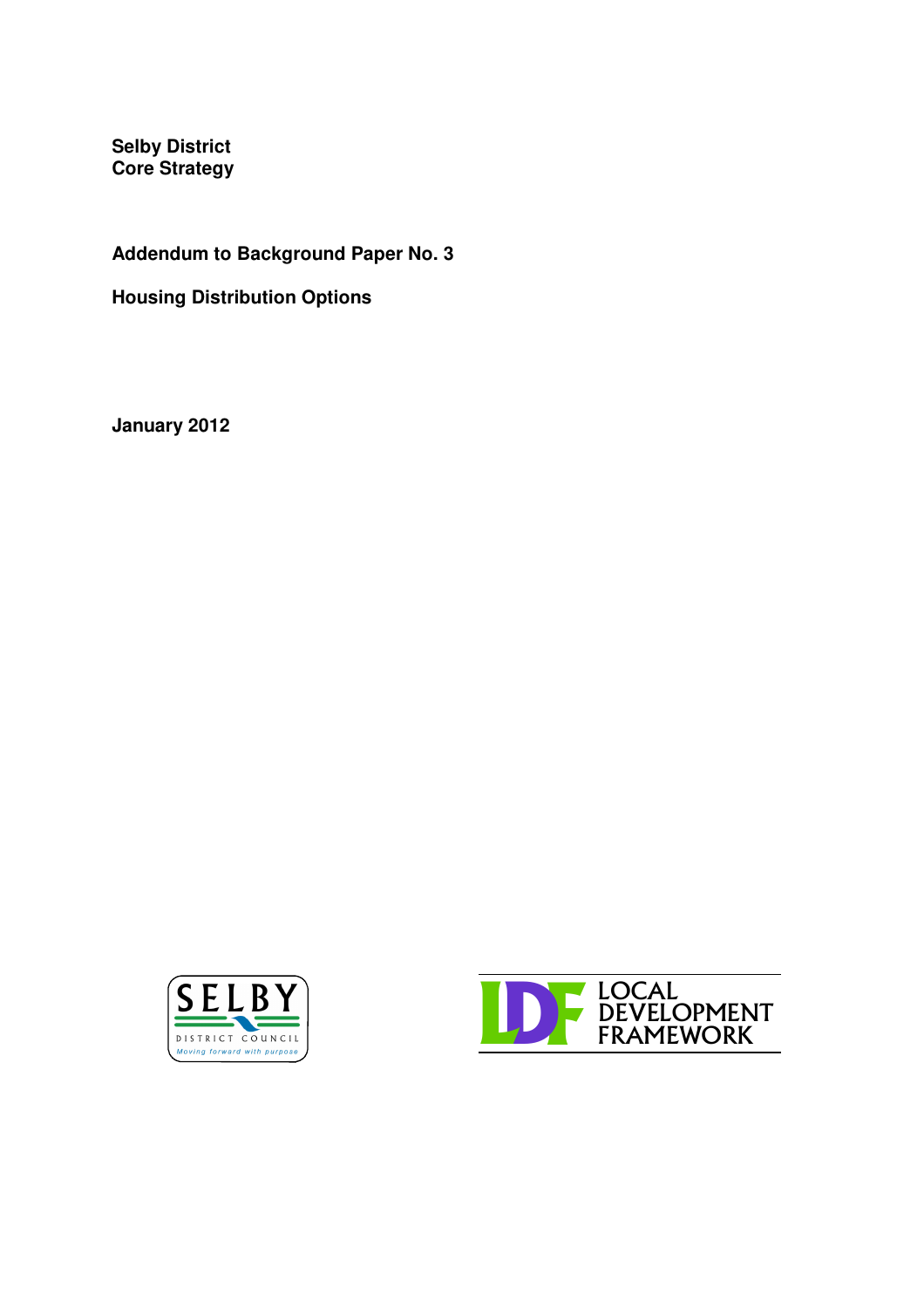# **1. Introduction**

- 1.1 The Examination in Public (EIP) into the Submission Draft Core Strategy (SDCS, May 2011), which ran from 20 September to 30 September 2011 was suspended to allow the Council to address the following three topics, as set out in the Inspector's Ruling:
	- (i) The overall scale of housing development over the plan period;
	- (ii) The scale of housing and employment development proposed for Tadcaster and the implications for the Green Belt;
	- (iii) The strategic approach to Green Belt releases.
- 1.2 Regarding the scale of overall housing development the Inspector concluded that the Council's case for relying on the RSS figure was not sufficiently robust and the Council should reconsider the overall housing target in the light of the most up-to-date evidence.
- 1.3 The issue regarding the scale of development for Tadcaster is about the evidence to substantiate the proposed level of growth and whether that robustly reflects the evidence base, and if that amount is appropriate or deliverable given land availability issues and that fact that the town is constrained by Green Belt designation to the west.
- 1.4 For more detailed further information on the Scale and Distribution of Housing (covering the first two points at Paragraph 1.1 above) see new Background Paper 14, January 2012 (which replaces Background Paper 9 Local Housing Target, January 2011).
- 1.5 This Background Paper Addendum considers the Housing Distribution Options within the context of the issues arising from the EIP.
- 1.6 For a summary of the proposed changes to the SDCS see Background Paper 11a. All the Proposed Changes to the SDCS are published in a composite Schedule (January 2012).

### **2. Distribution Options**

- 2.1 During the Suspension period further work was undertaken by the Council to review the evidence base on housing numbers including for example:
	- a new Housing Paper (Arup 30 November 2011).
	- an updated SHLAA 2011.
	- further Sustainability Appraisal work (SA Addendum December 2011).
- 2.2 The Council starting point was to test if the existing strategy for housing distribution - which has been established through previous consultation stages on the Core Strategy and is in general conformity with RSS, and in line with the principle of distributing housing growth commensurate broadly with affordable housing needs, remains sustainable in the light of the review of the numbers and the evidence base for the distribution between settlements (see main part of this Background Paper 3, February 2010).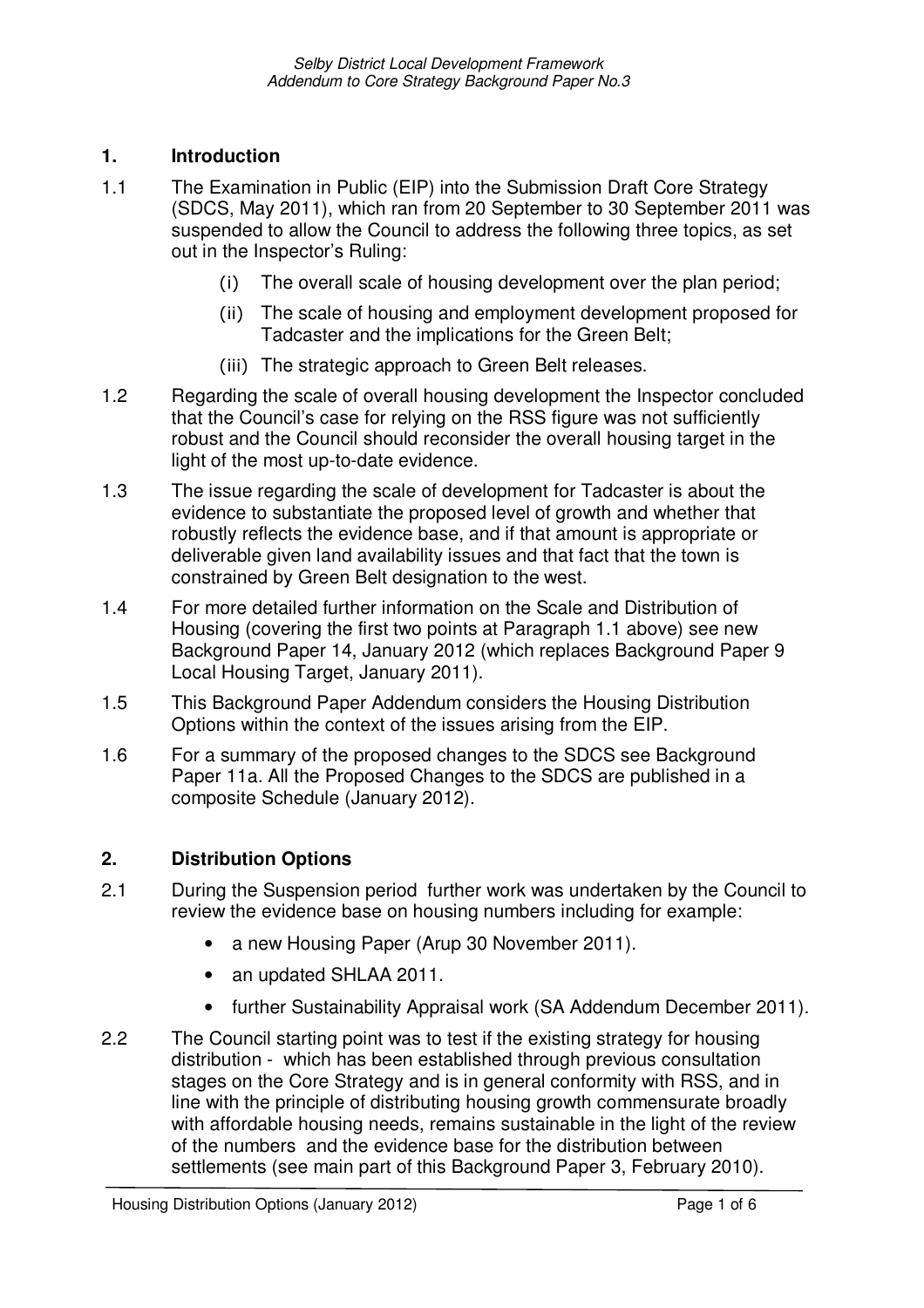- 2.3 It is not suggested that there is a change to the preferred strategy set out in the Core Strategy as outlined in the Council's Written Statement No.7 for the EIP. That is; the Core Strategy aims to balance sustainability considerations/concentrating growth in Selby, satisfying locally identified housing need, while reflecting physical and other constraints.
- 2.4 The SDCS (Section 5) sets out how the affordable housing need identified from the SHMA<sup>1</sup> 2009 was one of the factors to be taken into account as an appropriate starting point for determining the split of development between the hierarchy of settlements in the District. The main part of this Background Paper No. 3 (February 2010) provides the background to that approach and The Housing Paper<sup>2</sup> confirmed that this was a robust approach.
- 2.5 The SDCS however altered the balance between the two Local Service Centres to that indicated by the SHMA. The proportion of development allocated to Sherburn in Elmet was less than that suggested through the Strategic Housing Market Assessment, in recognition of the scale of recent development and current permissions (which include provision for significant numbers of affordable properties catering for short-term need). It is also considered desirable not to exacerbate high levels of commuting, particularly to Leeds. (Para 5.17 of the SDCS).
- 2.6 In Tadcaster the scale of development proposed reflected the fact that only limited opportunities have been available over some considerable time, combined with the need to increase the vitality of the town and its centre through additional housing growth (para 5.18 of the Core Strategy).
- 2.7 As such the SDCS indicated that both Sherburn in Elmet and Tadcaster each had 9% of the District-wide housing requirement.
- 2.8 There was debate at the EIP about whether that was an appropriate approach. Although that policy was well-intentioned, it has to be accepted that it is difficult to demonstrate with hard evidence the figures presented. However it is now recommended that a more robust approach is that the split reflects the SHMA evidence base (as set out at Figure 1 below) without alteration.

<sup>1</sup> Selby District Strategic Housing Market Assessment, by Arc4 for SDC, 2009

 $2$  Arup for SDC, 30 November 2011

Housing Distribution Options (January 2012) Page 2 of 6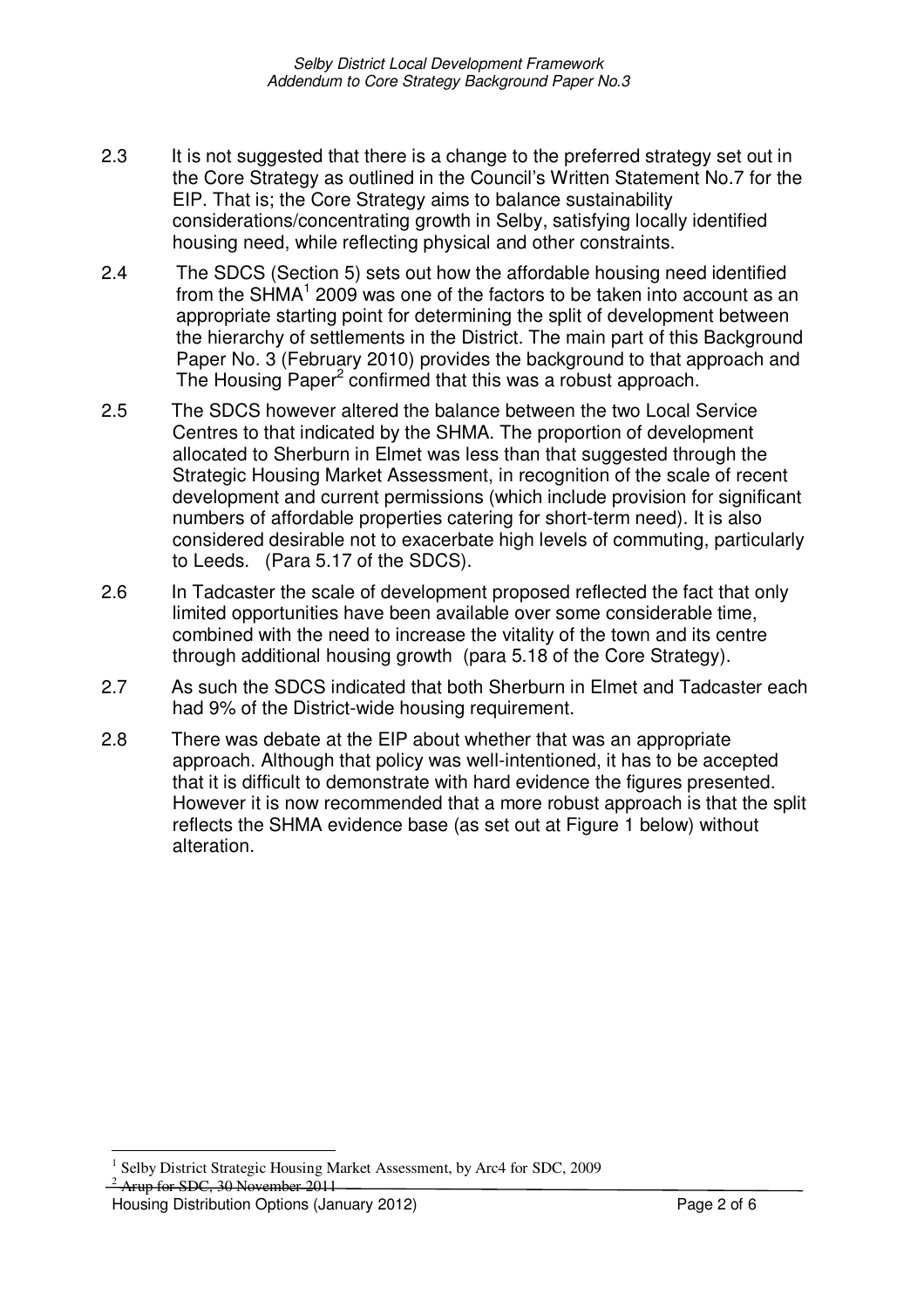| (gross figures)   | <b>Dwellings</b> | $\%$ |
|-------------------|------------------|------|
|                   |                  |      |
|                   |                  |      |
| Tadcaster         | 16               | 3.9  |
| Northern sub-area | 13               | 3.2  |
|                   | 29               | 7.1  |
|                   |                  |      |
|                   |                  |      |
| Sherburn          | 43               | 10.5 |
|                   |                  |      |

#### **Figure 1 Distribution based on Affordable Housing Needs identified in the SHMA**

Source SHMA 2009, Table D19

- 2.9 The Councils SHMA suggests that approximately 11% of District wide affordable need originates in Sherburn in Elmet, and approximately 7% in Tadcaster, including identified affordable need in the northern sub-area<sup>3</sup> owing to the absence of Designated Service Villages (DSVs) in the sub-area and limited development opportunities in surrounding villages. There are limited opportunities for new housing (scale and nature of settlements) in the DSVs of Appleton Roebuck, Ulleskelf and Church Fenton and this is compounded by the geographical remoteness of the northern sub-area (partly due to the configuration of the river here which makes access tortuous). The scale of envisaged growth in the DSVs here will not cater for affordable need and as such Tadcaster should also provide for meeting the needs of the rest of the Northern Sub-area.
- 2.10 This is not the case for Sherburn in Elmet as the Western Sub-Area contains more DSVs which by their location, nature and scale could reasonably be expected to cater for the identified need in that Sub-area.
- 2.11 This represents a closer reflection of the hard evidence base and is not simply a reduction in Tadcaster which is being passed onto Sherburn in Elmet. Both settlements are now proposed to accommodate their own needs, based on affordable housing evidence in line with the distribution strategy already contained in the SDCS and explained in the main Background Paper 3. Although the proportions are amended between the two LSCs in comparison to the submission Core Strategy (the Core Strategy CP2 uses 9% and 9%, compared to 7% and 11% here), the combined figure for the LSCs remains the same at 18%.
- 2.12 Using the split for LSCs from the above analysis and assuming the existing amount in Selby as the Principal Town (from the previous strategy in CP2 of

 $3 \text{ The sub-areas are defined in the SHMA}$ 

Housing Distribution Options (January 2012) Page 3 of 6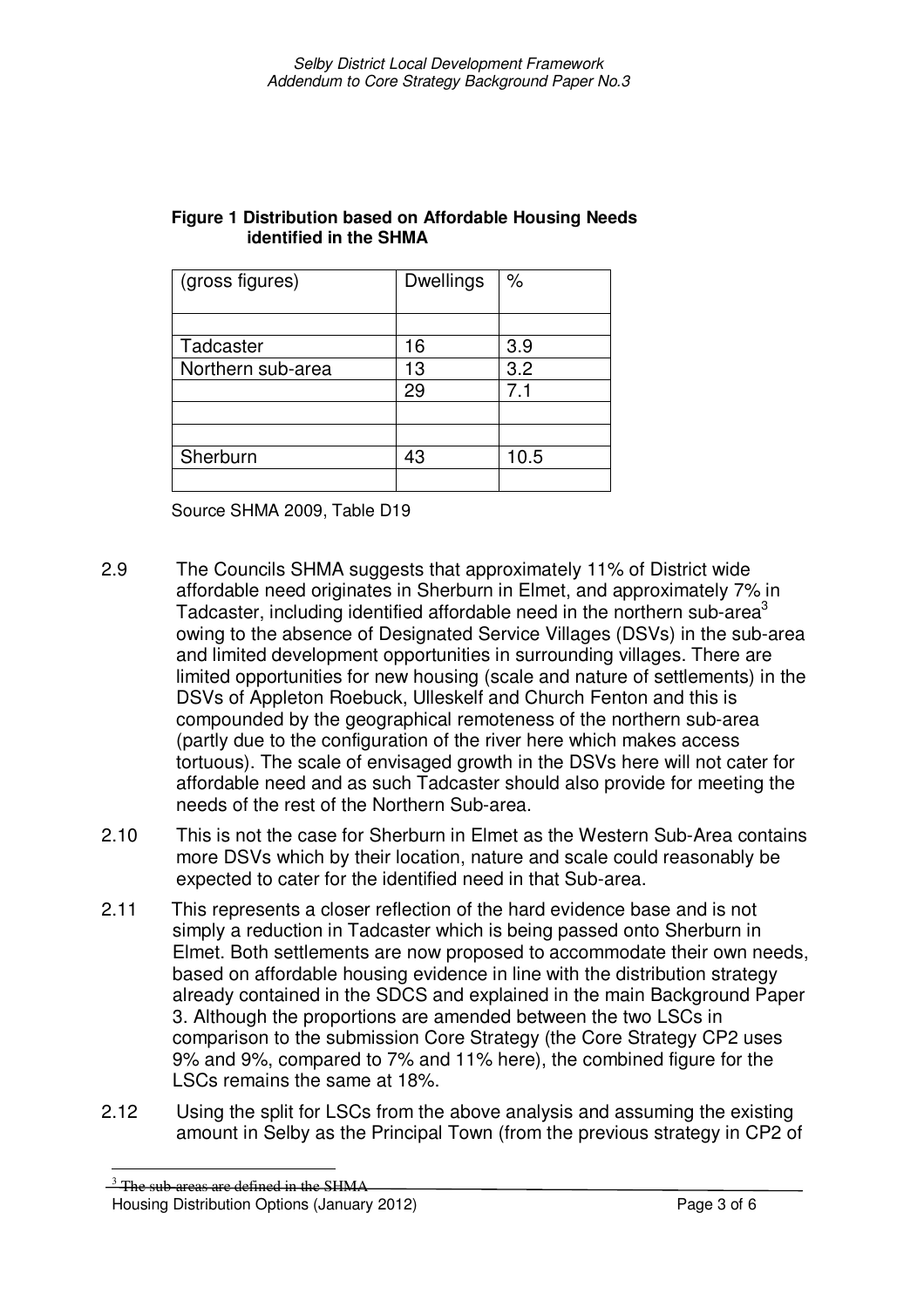51% which would cater for affordable housing needs from other settlements) remains the same, the proportion for other lower order settlements can be calculated. See Figure 2.

| <b>Figure 2</b>                |     |
|--------------------------------|-----|
| $\overline{q}$ (gross figures) | %   |
| Selby                          | 51  |
| Tadcaster                      |     |
| Sherburn                       | 11  |
| Other settlements              | 31  |
|                                |     |
| Total                          | 100 |

- 2.13 However the 'other settlements' need differentiating between Designated Service Villages (DSVs) and Secondary Villages (SVs). It is not appropriate to allocate sites for development in SVs because it would be contrary to RSS and be unsustainable (although the existing planning permissions in SVs which are effectively already committed contributions to housing supply can be taken into account in Policy CP2 when calculating the land requirement).
- 2.14 The proposed revised scale and distribution is set out below at Figure 3. The actual figures are rounded for the proposed revised policy in line with the Inspector's views that Policy CP2 should be strategic and not concerned with precise numbers of dwellings (as with the already published minor amendment).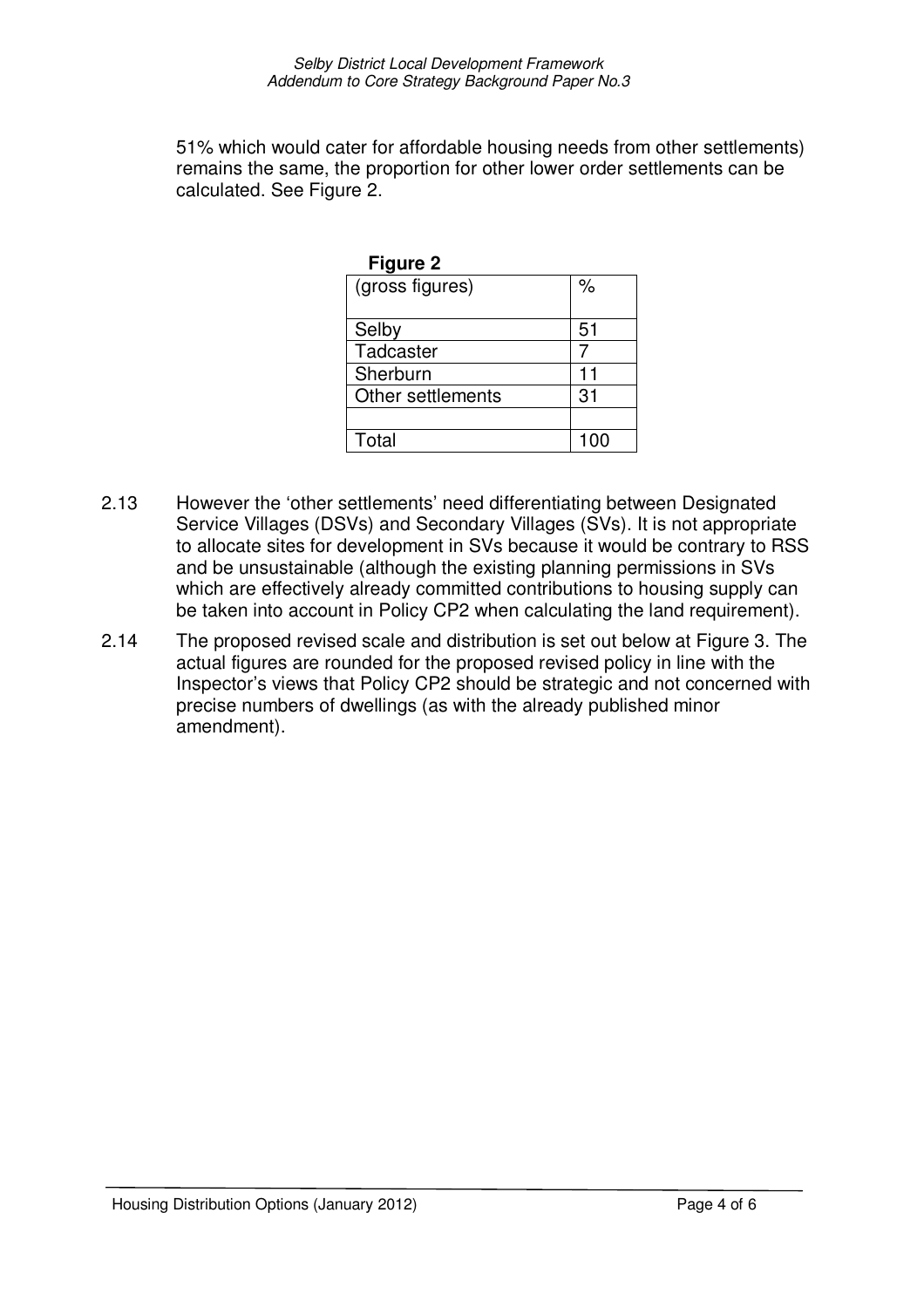# **Figure 3**

|                                   | %              | <b>Minimum</b><br>require't<br>16 yrs total<br>2011-2027 | dpa | <b>Existing</b><br><b>PPs</b><br>$31.03.11*$ | <b>New</b><br><b>Allocations</b><br>needed<br>(dw) | $%$ of new<br>allocations |
|-----------------------------------|----------------|----------------------------------------------------------|-----|----------------------------------------------|----------------------------------------------------|---------------------------|
| Selby**                           | 51             | 3672                                                     | 230 | 1145                                         | 2527                                               | 47                        |
| Sherburn                          | 11             | 792                                                      | 50  | 74                                           | 718                                                | 13                        |
| Tadcaster                         | $\overline{7}$ | 504                                                      | 32  | 140                                          | 364                                                | $\overline{7}$            |
| Designated<br>Service<br>Villages | 29             | 2062                                                     | 129 | 286                                          | 1776                                               | 33                        |
| Secondary<br>Villages***          | $\overline{2}$ | 170                                                      | 11  | 170                                          |                                                    |                           |
|                                   |                |                                                          |     |                                              |                                                    |                           |
| <b>Total</b>                      | 100            | 7200***                                                  | 452 | 1815                                         | 5385                                               | 100                       |

\* Commitments have been reduced by 10% to allow for non-delivery.

Corresponds with the Contiguous Selby Urban Area and does not include the adjacent villages of Barlby, Osgodby, Brayton and Thorpe Willoughby.

\*\*\* Contribution from existing commitments only.

\*\*\*\* Target Land Supply Provision (450 dwellings per annum x 16 years)

- 2.15 As such there is no change to the overarching strategy for distributing the housing development to the most sustainable locations (same proportion going to the LSCs) although the actual figures have varied. The key issue then is whether the new overall housing figure and the proposed alteration to the distribution can be accommodated within the existing strategy.
- 2.16 For example, the figure for new allocations in Sherburn in Elmet has increased from 500 dwellings to 718 dw and Tadcaster has reduced from 460 dw to 364 dw. See Figure 4 below
- 2.17 Figure 4 below shows how this revised split and the proposed District-wide annual average housing requirement of 450 dpa (new see Background Paper 14 and Arup Housing Paper), alters the split between Tadcaster and